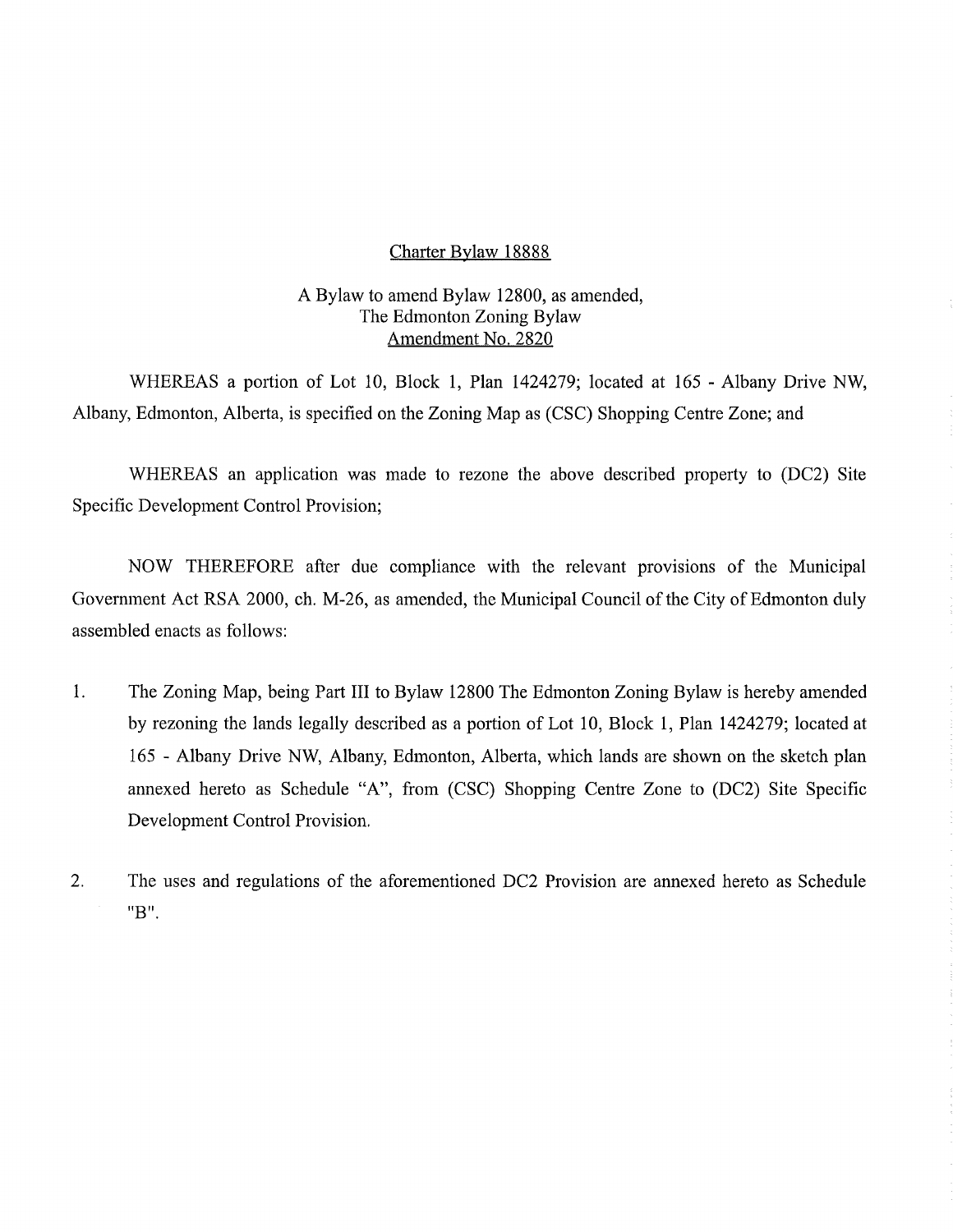3. The sketch plan annexed hereto as Schedule "A" and the uses and regulations of the DC2 Provision shown on Schedule "B" annexed hereto are hereby incorporated into the Zoning Bylaw, being Part IV to Bylaw 12800, The Edmonton Zoning Bylaw.

READ a first time this 8th day of September , A. D. 2021; READ a second time this 8th day of September , A. D. 2021; READ a third time this 8th day of September , A. D. 2021; SIGNED and PASSED this 8th day of September , A. D. 2021. THE CITY OF EDMONTON

MAYO A/CITY CLERK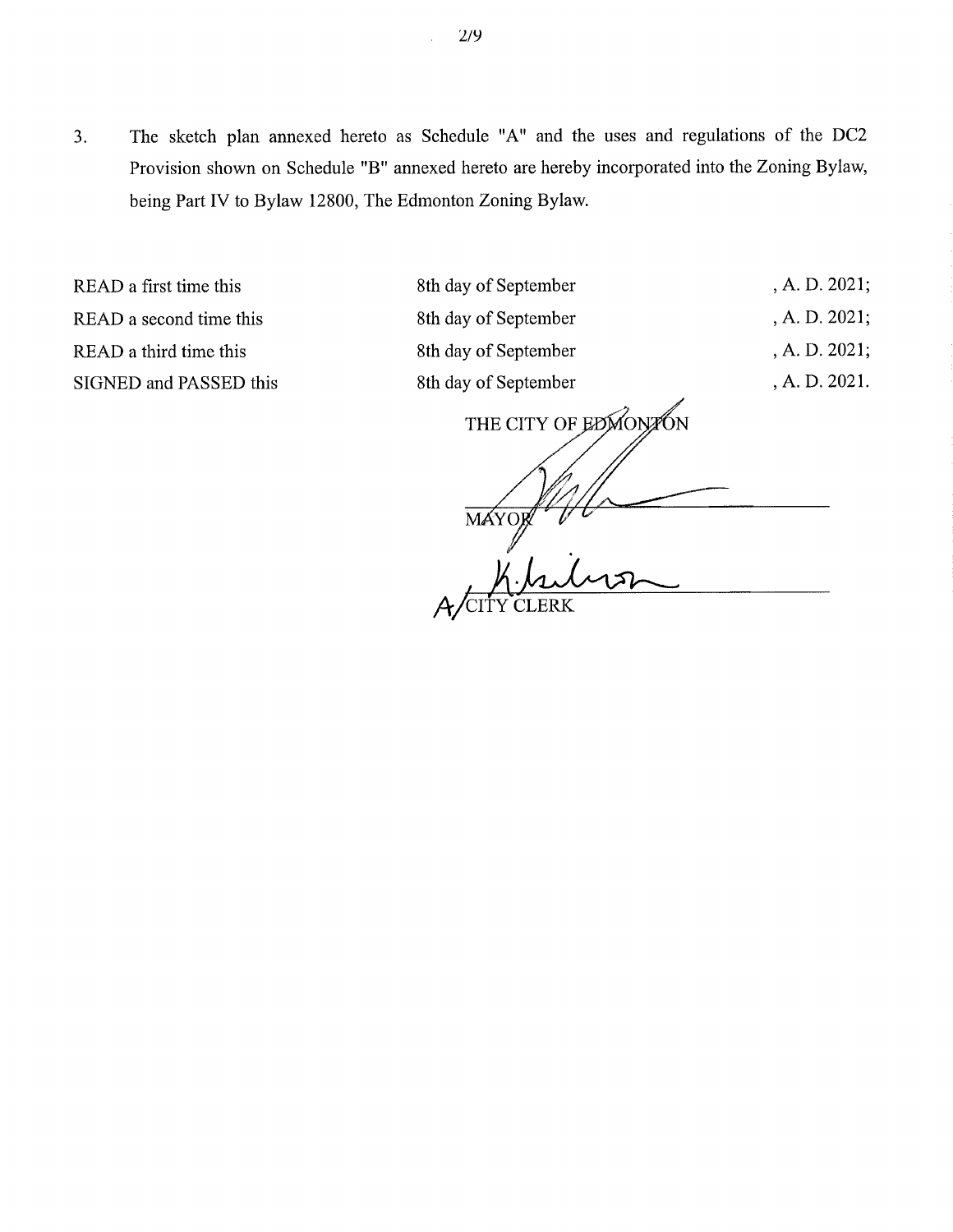

**CHARTER BYLAW 18888**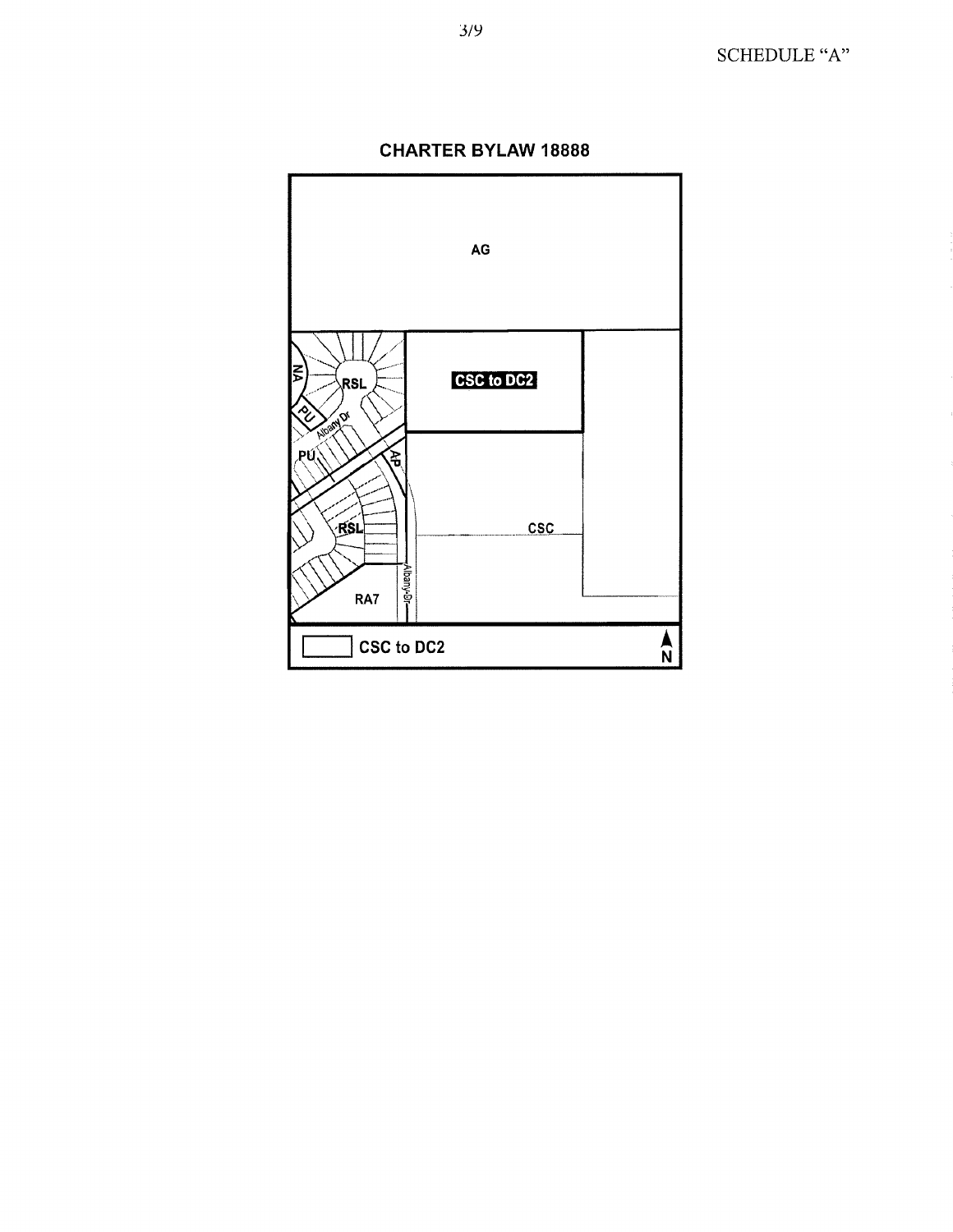# **SCHEDULE"B"**

## **(DC2) SITE SPECIFIC DEVELOPMENT CONTROL PROVISION**

#### **1. General Purpose**

To create a mixed-use site with the opportunity for standalone residential low rise apartments, low rise apartments with main floor commercial, or standalone commercial uses.

## **2. Area of Application**

This provision is specific to the approximately 2.55 ha commercial site within the Albany neighbourhood. The site is located north of 167 Avenue and west of 127 Street and is legally described as a portion of Lot 10, Block 1, Plan 142 4279.

### **3.** Uses

- a. Apartment Hotels
- b. Bars & Neighbourhood Pubs
- c. Business Support Services
- d. Cannabis Retails Sales
- e. Child Care Services
- f. Commercial Schools
- g. Convenience Retail Stores
- h. Creation and Production Establishments
- i. Equipment Rentals
- j. General Industrial Uses
- k. General Retails Stores
- 1. Government Services
- m. Health Services
- n. Hotels
- o. Indoor Participant Recreation Services
- P. Liquor Stores
- q. Limited Group Homes
- r. Live Work Unit
- s. Lodging Houses
- t. Major Amusement Establishments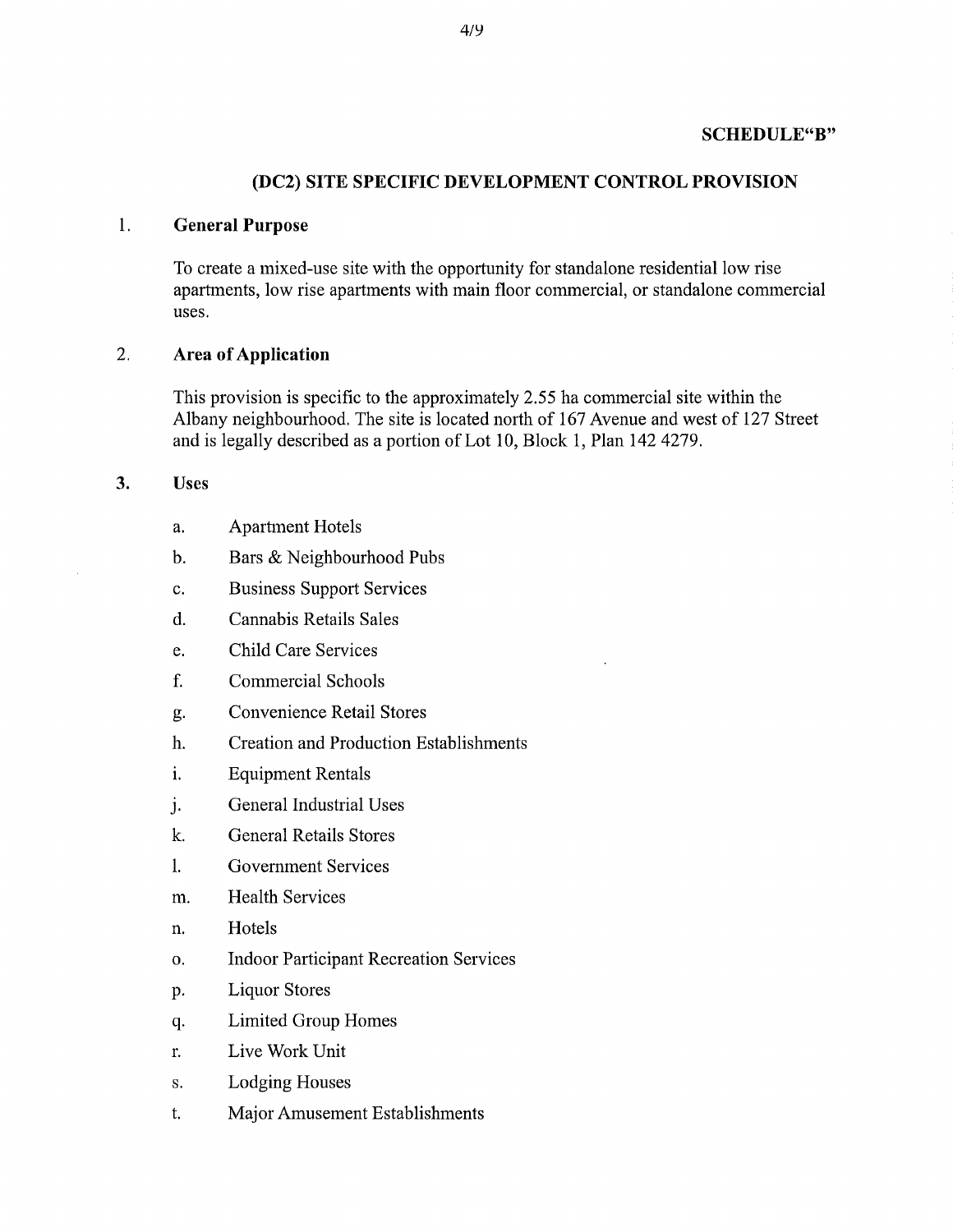- u. Major Home Based Business
- v. Media Studios
- w. Minor Amusement Establishments
- x. Minor Home Based Business
- y. Mobile Catering Food Services
- z. Multi-Unit Housing
- aa. Nightclubs
- bb. Non-accessory Parking
- cc. Personal Service Shops
- dd. Private Clubs
- cc. Private Education Services
- ff. Professional, Financial and Office Support Services
- gg. Public Libraries and Cultural Exhibits
- hh. Rapid Drive Through Vehicle Services
- ii. Recycled Materials Drop-off Centres
- ii. Religious Assembly
- kk. Residential Sales Centre
- 11. Restaurants
- mm. Secondhand Stores
- nn. Specialty Food Services
- oo. Supportive Housing
- pp. Urban Gardens
- qq. Veterinary Services
- rr. Fascia Off-premises Signs
- ss. Fascia On-premises Signs
- tt. Freestanding Off-premises Signs
- uu. Freestanding On-premises Signs
- vv. Major Digital Signs
- ww. Minor Digital Off-premises Signs
- xx. Minor Digital On-premises Signs
- yy. Projecting On-premises Signs
- zz. Roof On-premises Signs
- aaa. Temporary Off-premises Signs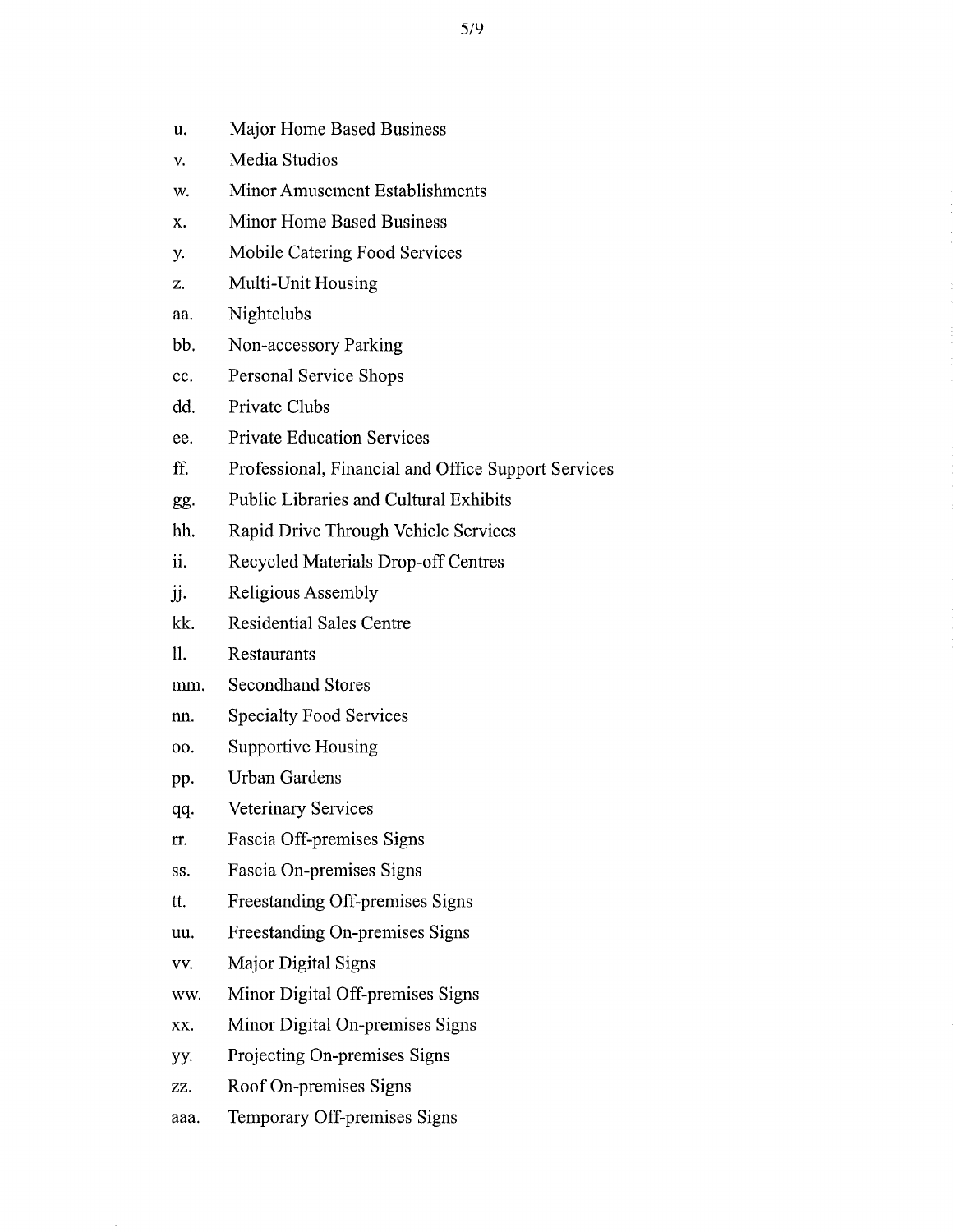## **4. Development Regulations**

- a. The Site shall be developed in general accordance with the Site Plan, as shown on Appendix 1.
- b. The maximum Density shall be 224 Dwellings/ha.
- c. The maximum Floor Area Ratio shall be 2.5.
- d. The maximum Height for stand-alone residential development shall not exceed 23 m.
- e. The maximum Height for stand-alone commercial development shall not exceed 16 m.
- f. The maximum Height for a mixed-use residential/commercial building shall not exceed 23 m.
- g. A minimum Setback of 6.0 m shall be required from the north property line.
- h. A minimum Setback of 15 m shall be required from the west property line for all buildings, structures and Parking Garages other than Parking Areas at ground level where a Site Abuts a Site zoned residential.
- i. A minimum Setback of 2.0 m shall be required from the south and east property lines.
- 1. A minimum Amenity Area of 7.5 m2 per Dwelling shall be provided.
- k. Separation Space shall be provided in accordance with this Bylaw, except that it shall not be required where side walls of Abutting buildings face each other and habitable windows are not located directly opposite each other, such that privacy is not impacted to the satisfaction of the Development Officer.
- 1. Notwithstanding the other regulations of this Zone, where any building exceeds 10.0 m in Height, or is a Multi-unit Project Development, and abuts a Site zoned to allow Single Detached Housing as a Permitted Use, or the RF5 Row Housing Zone, the following regulations shall apply along the said property line:
	- i. No outdoor parking, garbage collection, common amenity areas, or outdoor storage areas shall be developed within 3.0 m of the property line.
	- ii. Design techniques including, but not limited to, the use of sloped roofs, variations in building stepbacks and articulation of building facades, shall be employed in order to minimize the perception of massing of the building when viewed from adjacent residential areas and roadways; and
	- iii. Building finished shall be compatible with the exterior finishing materials and colours typical of adjacent development.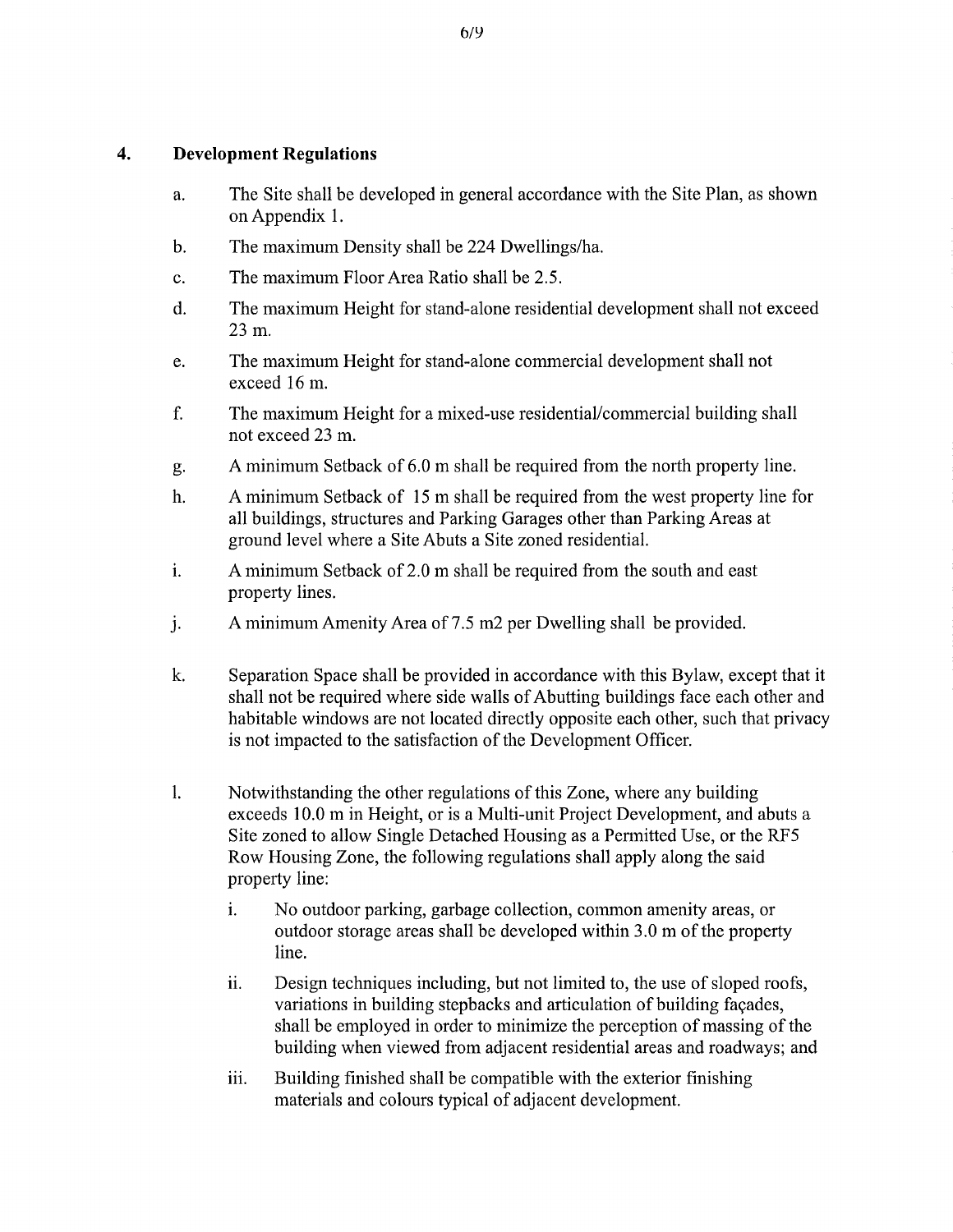- m. Loading and storage areas shall be located at the rear or sides of the principal building and shall be screened from view from any adjacent sites or public roadways. If the rear or sides of a site are used for parking, an outdoor service or display area, or both, and abut a Site zoned Residential or a Lane serving a Residential Zone, such areas shall be screened.
- n. All mechanical equipment, including roof mechanical units shall be concealed by screening with parapet heights or incorporation within the building roof in a manner that is consistent with the finishing of the building and the overall architectural style of the development.
- o. A Landscape Plan shall be submitted by a registered Landscape Architect prior to the approval of any Development Permit.
- P. Parking, outdoor service or display areas, or both, that abut the existing Residential Zone to the west, shall be screened within the setback through use of landscape treatment and fencing.
- q. The development shall incorporate Crime Prevention Through Environmental Design elements by ensuring:
	- i. A minimum of 50% clear, non-reflective glazing is required on the exterior of a commercial ground floor where the front entrances are located. Glazing is calculated as a percent of horizontal linear meters at 1.5 m above finished proportion of Grade. A maximum of 10% of the first Storey glazing may be covered by Signs. The remainder of the glazing shall remain free from obstruction.
	- ii. Exterior lighting shall be developed to provide a safe lit environment to the satisfaction of the Development Officer;
	- iii. Landscaping include low-growing shrubs or deciduous trees with a high canopy at maturity and that all foliage be kept trimmed back to prevent loss of natural surveillance; and
	- iv. Customer access to commercial development must be visible from a public area.
- r. Internal private roadways shall be constructed to a minimum standard width to accommodate the swept path analysis requirements for waste management and emergency services vehicles, to the satisfaction of the Development Officer in consultation with Subdivision Planning and Coordination, Fire Rescue Services and Waste Management Service.
- s. Multi-Unit Housing shall be permitted above the office or retail component of a shopping centre or as a stand-alone building.
- t. Bars and Neighbourhood Pubs, Nightclubs and Restaurants will have a maximum capacity of 240 m2 of Public Space each.
- u. Religious Assembly shall have a maximum of 240 m2 of Public Space.
- v. Specialty Food Services shall have a maximum of 120 m2 of Public Space.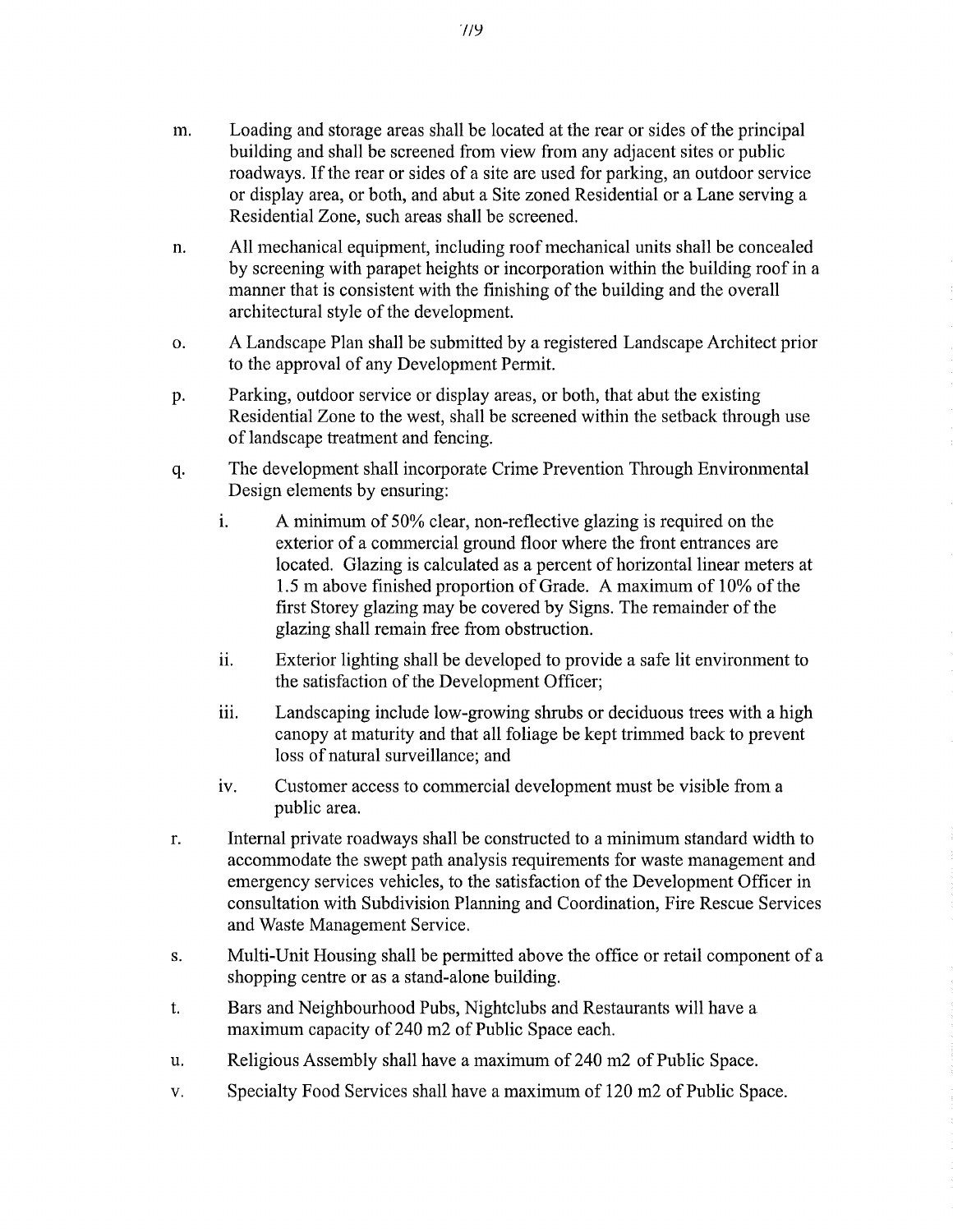- w. Child Care Services shall not be located within 15.0 m of a building containing Rapid Drive-through Vehicle Services.
- x. General Industrial Uses shall be limited to facilities commonly referred to as self-storage which shall be contained within an enclosed building and shall not exceed a maximum height of 16 m.
- 31. Equipment Rentals shall be permitted provided that all equipment and goods for rent shall be contained within an enclosed building.
- z. On-Site pedestrian circulation shall be encouraged by ensuring that Walkways, Amenity Areas and parking areas are connected by convenient and safe crossing facilities and well-designed driveway entry/exits which promote pedestrian priority which may include but not limited to, grade, colour and material of the walkway.
- aa. Perceived massing shall be minimized through the following design elements:
	- i. Building setback variations, building orientation, window placement, awnings, articulation around entranceways, roof treatment, and the choice of exterior materials and colors; and
	- ii. Landscaping situated so as to mitigate the perceived mass of the street façade.
- bb. Signs shall comply with the regulations of Schedule 59E.